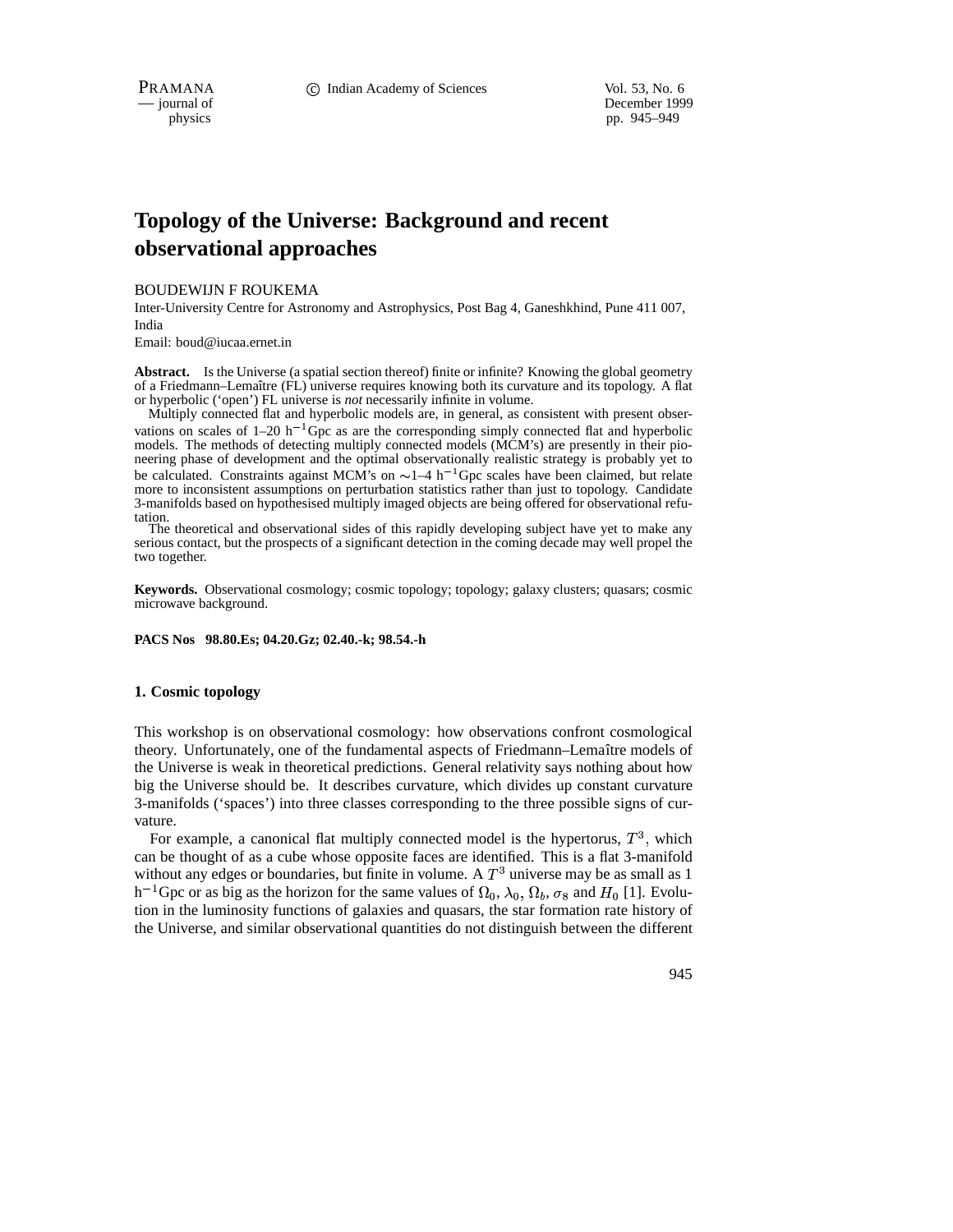## *Boudewijn F Roukema*

models. They do not constrain the size of the Universe. Although the 'curvature radius' and  $H_0$  have strong effects on the size of the *observable* Universe, i.e. on the horizon radius, they only have weak effects on the size of the Universe itself.

How can the theory (that spatial sections are 3-manifolds) be confronted with observations? In short, by photons travelling many times across the Universe so that multiple topological images are seen of single objects. In a multiply connected universe, objects (or regions of CMB plasma) would be seen several times in different directions and (in general) at different redshifts. This would be something like gravitational lensing, except that the whole Universe would be the lens and the angular and radial distance differences in multiply imaged objects would be, in general, big fractions of  $\pi$  and of the horizon radius respectively, as opposed to arcsecond and sub-parsec differencesin the case of gravitational lensing.

## **2. Recommended reading**

Recent reviews of the different observational strategies include [2,3] (the latter also includes a brief historical and mathematical background).

A fuller review including theoretical aspects of cosmic topology and pre-1993 observational work is that of [4], but due to exponential growth in the subject, the number of published articles on the subject has roughly doubled since then.

Proceedings of the 1997 Cleveland and 1998 Paris workshops on cosmic topology are available as [5] and [6] respectively.

Mathematical tools, particularly including a 'census' of a few thousand small compact hyperbolic 3-manifolds are available at [7].

# **3. A survival kit for the observer: jargon**

The minimum concepts and jargon that the workshop participant or reader should retain from the above literature are probably:

- (i) *'Compact'* essentially means finite in spatial volume.
- (ii) To avoid confusion, the word 'open' is dropped in favour of *'hyperbolic', 'negatively curved',*  $\Omega_0 < 1$ ' or  $k < 0$ '; and 'closed' is dropped in favour of 'elliptic', 'spherical', 'positively *curved'*, ' $\Omega_0 > 1$ ' or ' $k > 0$  (otherwise, compact hyperbolic models would be referred to as closed open models . . .).
- (iii) *'Geodesic'* generally means a geodesic in 3-space, but at times is used to mean a geodesic in  $3 + 1$  space-time.
- (iv) The entire (*comoving* spatial section of the) Universe can be represented as a polyhedron embedded in  $H^3$ ,  $R^3$  or  $S^3$  (for  $k < 0, = 0, > 0$  respectively) of which faces are identified with one another in some way — this is the *'fundamental polyhedron'* or *'Dirichlet domain'*.
- (v) By pasting together copies of the fundamental domain, an space  $H^3$ ,  $R^3$  or  $S^3$  (respectively) can be constructed which corresponds, for the observer, to the apparent space in which objects at high redshift are located under the hypothesis of trivial topology [9] — this is termed the *'universal covering space'*, M.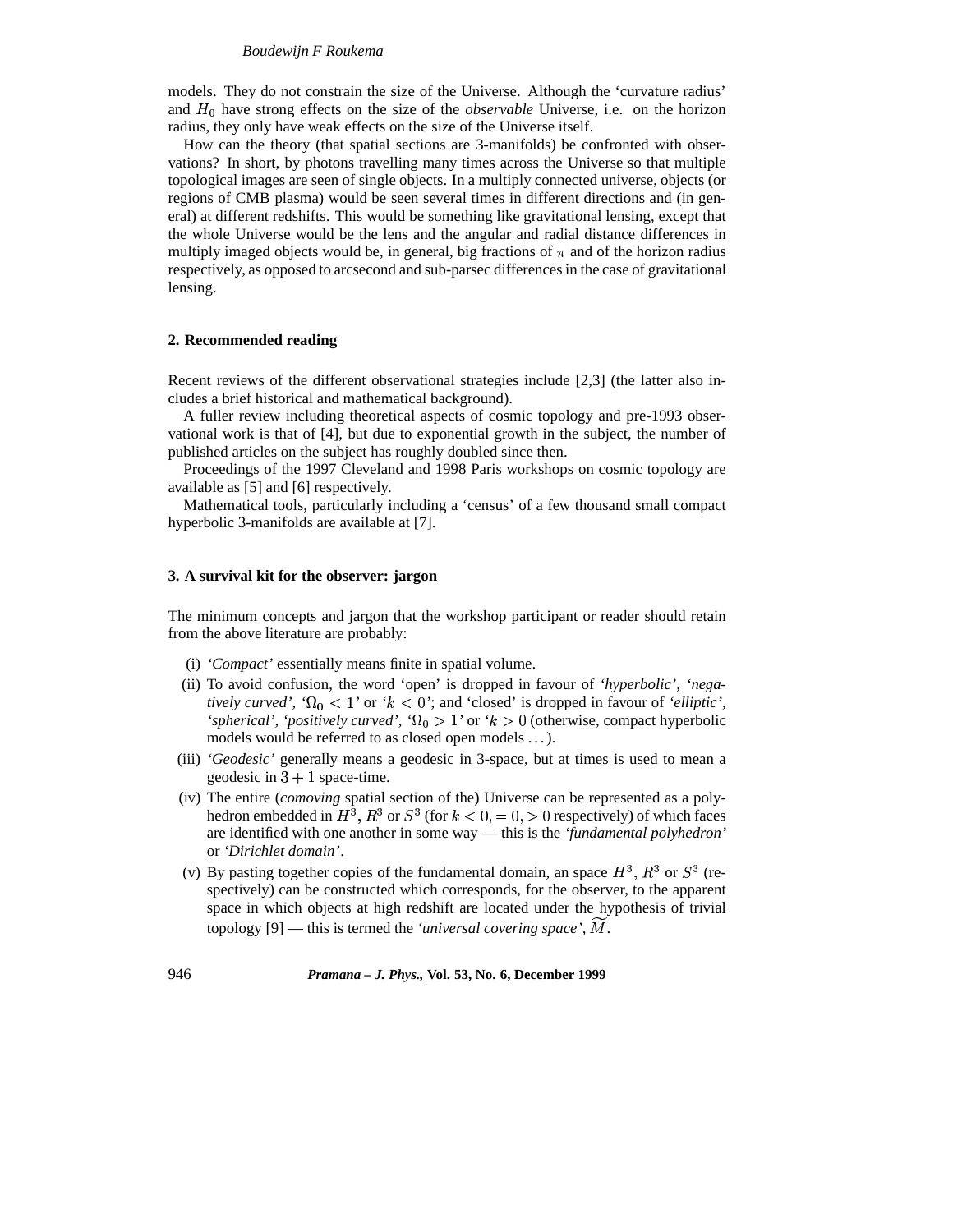# *Topology of the Universe*

- (vi) In the covering space, the isometries mapping multiple *'topological images'* (or 'topological clones') to one another form a group,  $\Gamma$ , whose elements are linear combinations of a set of *'generators'*.
- (vii) The 3-manifold can formally be written as  $M = M/\Gamma$ .
- (viii) For convenience, one often swaps thinking and calculating between the fundamental polyhedron and the covering space.

# **4. An example of a candidate 3-manifold**

In the commonly studied case of the rectilinear toroidal models, multiple topological images of an object form a rectilinear grid in comoving space. Among a small selection of the brightest known galaxy clusters, three form a right angle of equal arm lengths to within  $2-3^{\circ}$  and  $1\%$  accuracy respectively [10].

Are the Coma cluster, RX J1347.5–1145 and CL 09104+4109 three images of a single cluster or is the right angle just a coincidence?

A list of arguments for and against this  $T^2$  candidate is provided in the discussion section of [11], and a comparison with COBE data is presented in [12].

# **5. Projects**

This is a workshop. The following are ideas suggested for projects.

## 5.1 *Theory*

- (i) What should the topology of the Universe be? Can a theory of quantum gravity or of quantum cosmology make any serious predictions about what the topology of the Universe should be at  $t \sim t_0$ ?
- (ii) A group  $\Gamma$  relates the covering space M of a multiply connected universe to the fundamental polyhedron  $M = \widetilde{m}/\Gamma$ . The standard model of particle physics relates different particles to one another by a group, e.g.  $SU(2)_L \times U(1)_{YW} \times SU(3)^C$ . Could the Universe be considered a particle at the quantum epoch and the spatial transformations of  $\Gamma$  be related to the gauge bosons?

# 5.2 *Observation*

## *Methods*:

(iii) The classical magnitude-redshift relation yielded only weak constraints on the curvature parameters  $( \Omega_0, \lambda_0 )$  until an empirical way of improving supernovae of type Ia as standard candles was devised. The results are impressive, even though theoretical understanding of the method of sharpening the standard candle is weak [13,14]. Could some sort of similar 'trick' improve the presently published methods to the point of extracting a significant topological detection?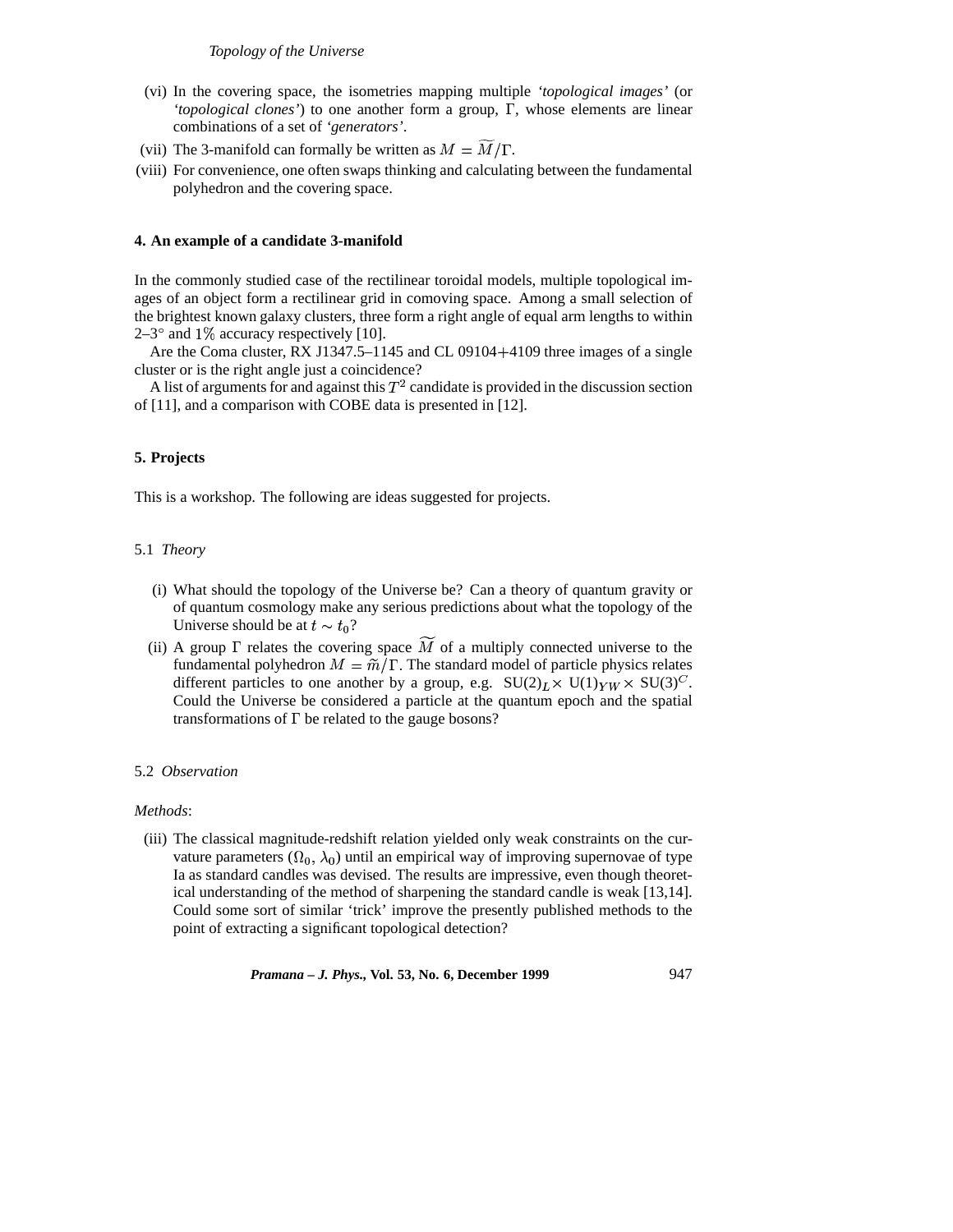## *Boudewijn F Roukema*

- (iv) Realistic simulationsincluding all the observational difficulties could be used to optimise the cosmic crystallography [15–17] and local isometry search methods [18,17].
- (v) Realistic simulations and analysis should also be used to find the best way to apply the matched circles principle [19–21,12].

## *Candidates*:

- (vi) Generate specific candidates.
- (vii) Observationally refute these in order to understand systematic errors.

*New catalogues*:

- (viii) radio: GMRT  $-5 \le z \le 10$ ? proto-clusters
- (ix) mm/sub-mm: MMA/LSA  $-5 \le z \le 10$ ? galaxies
- (x) cm: MAP, Planck  $-z \approx 1100$  or ...(integrated Sachs–Wolfe effect)  $z \ll 1100$ CMB (plasma);  $z \sim 1$ –3 clusters (SZ effect)
- (xi) optical: SDSS, VLT  $z \sim 1-3$ ? quasars, galaxies
- (xii) Xray: XMM  $z \sim 1$ –2 clusters, quasars
- $Local (10 kpc 100 Mpc):$
- (xiii) Understand the galaxy (or the local unit of large scale structure) well enough to say what its topological image must have looked like at  $z \sim 2-5$  and from an 'arbitrary' angle. This would be a 'safe' theme for a thesis project, since the theoretical and/or observational work done in understanding the galaxy would be valid independently of its use in identifying or refuting high redshift topological images of the galaxy.

## **References**

- [1] These parameters are defined as usual. The first two correspond to  $\Omega_m$  and  $\Omega_{\Lambda}$  in the popular Peebles [8] notation.
- [2] B F Roukema and V Blanloeil, *Class Quant. Gravit.* **15**, 2645 (1998) (astro-ph/9802083)
- [3] J-P Luminet and B F Roukema, (1999) (astro-ph/9901364)
- [4] M Lachièze-Rey and J-P Luminet, *Phys. Rep.* **254**, 136 (1995)
- [5] G D Starkman, *Class Quant. Gravit.* **15** 2529 (1998) and the following articles in the same volume
- [6] V Blanloeil and B F Roukema (1999)
- http://www.iap.fr/users/roukema/CTP98/programme.html
- [7] J R Weeks, *SnapPea*, http://www.geom.umn.edu/
- [8] P J E Peebles, *Principles of physical cosmology* (Princeton Univ. Press, Princeton, USA, 1993)
- [9] 'Trivial topology' refers here to the property of having a trivial  $\pi_1$  homotopy group
- [10] B F Roukema and A C Edge, *Mon. Not. R. Astron. Soc.* **292**, 105 (1997)
- [11] B F Roukema and S Bajtlik, *Mon. Not. R. Astron. Soc.* (1999) accepted (astro-ph/9901299)
- [12] B F Roukema, 1999, submitted
- [13] S Perlmutter *et al*, (1999) (astro-ph/9812133)